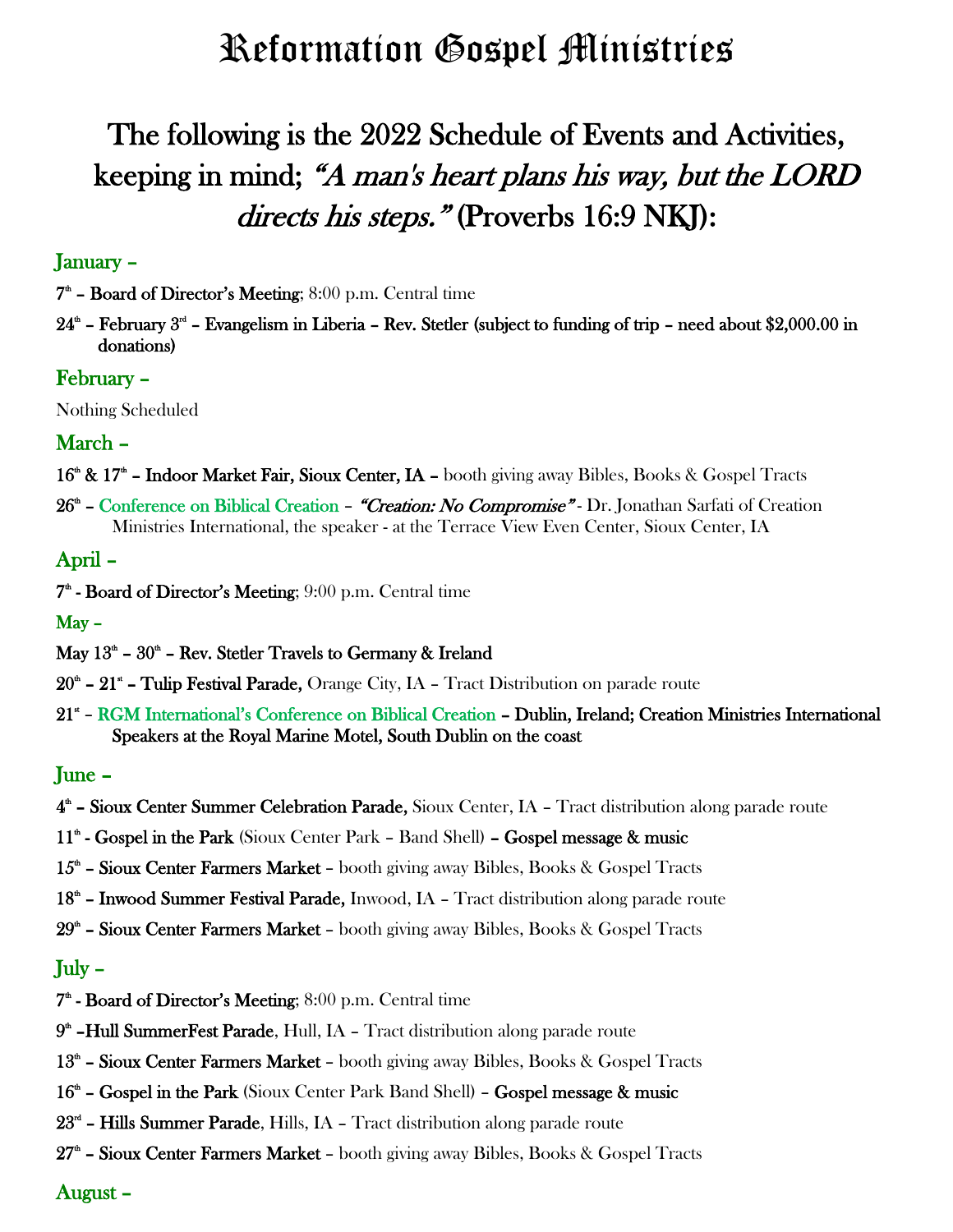- 10<sup>th</sup> Sioux Center Farmers Market booth giving away Bibles, Books & Gospel Tracts
- 13<sup><sup>\*</sup></sup> Rally in the Valley Parade, Rock Valley, IA Tract distribution along parade route
- 20<sup>\*</sup> Gospel in the Park (Sioux Center Park Band Shell) Gospel message & music
- $25<sup>th</sup>$  Dordt University Taste of Sioux Center (to introduce students to businesses and ministry opportunities in Sioux Center and the surrounding areas) – Display table – a great opportunity to meet some of the students attending Dordt University and to give away some books and material to encourage them in the faith and to proclaim the gospel with confidence

## September -

7<sup>th</sup> – Sioux Center Farmers Market – booth giving away Bibles, Books & Gospel Tracts

17<sup>th</sup> - Gospel in the Park (Sioux Center Park Band Shell) - Gospel message & music (if possible)

22<sup>nd</sup> & 23<sup>nd</sup> – Tri-State Bible Conference – Table giving away Bibles, Books & Gospel Tracts

28<sup>th</sup> – Sioux Center Farmers Market – booth giving away Bibles, Books & Gospel Tracts

## October –

6<sup>th</sup> - Board of Director's Meeting; 8:00 p.m. Central time

29<sup>th</sup> & 30<sup>th</sup> – 3<sup>rd</sup> Annual Reformation Conference – "Dual Citizenship in a Rebellious & Fallen World" – Speaker: TBD

## November –

Nothing Scheduled

## December –

## Nothing Scheduled

If you are not able to join us at the events, your prayers for this work will be greatly appreciated.

## Go back to Top

We are a faith-funded work and rely on God and the faithfulness of His people to continue this work and would humbly receive the blessing of your financial support. If the Lord puts it in your heart to do so, you may make your tax deductible contribution either by check made payable to "RGM," or by going to our website and making your contribution through PayPal. Reformation Gospel Ministries is a 501(c)3 tax exempt organization.

Website: ReformationGospelMinistries.org - Click on "Donate" tab to select method of donation – Your monthly contribution of any amount will be greatly appreciated and help greatly in accomplishing the work before us to spread the gospel message of Jesus Christ in 2020 and 2021

Email: RefGosMin@gmail.com

Mailing Address:

PO Box 65, Sioux Center, IA 51250 Attn: Rev. Richard Stetler

#### Phone: (712) 441-5793

<sup>1</sup> Reformation Gospel Ministries works in partner with local Reformed Churches in spreading the Gospel of Jesus Christ. It is organized with an eight member board of directors consisting of Reformed ministers and elders, who desire to work together in spreading the biblical gospel message to those who sit in darkness, without hope. Rev. Richard is a minister of the Reformed Church in the United States under the oversight of Covenant East Classis